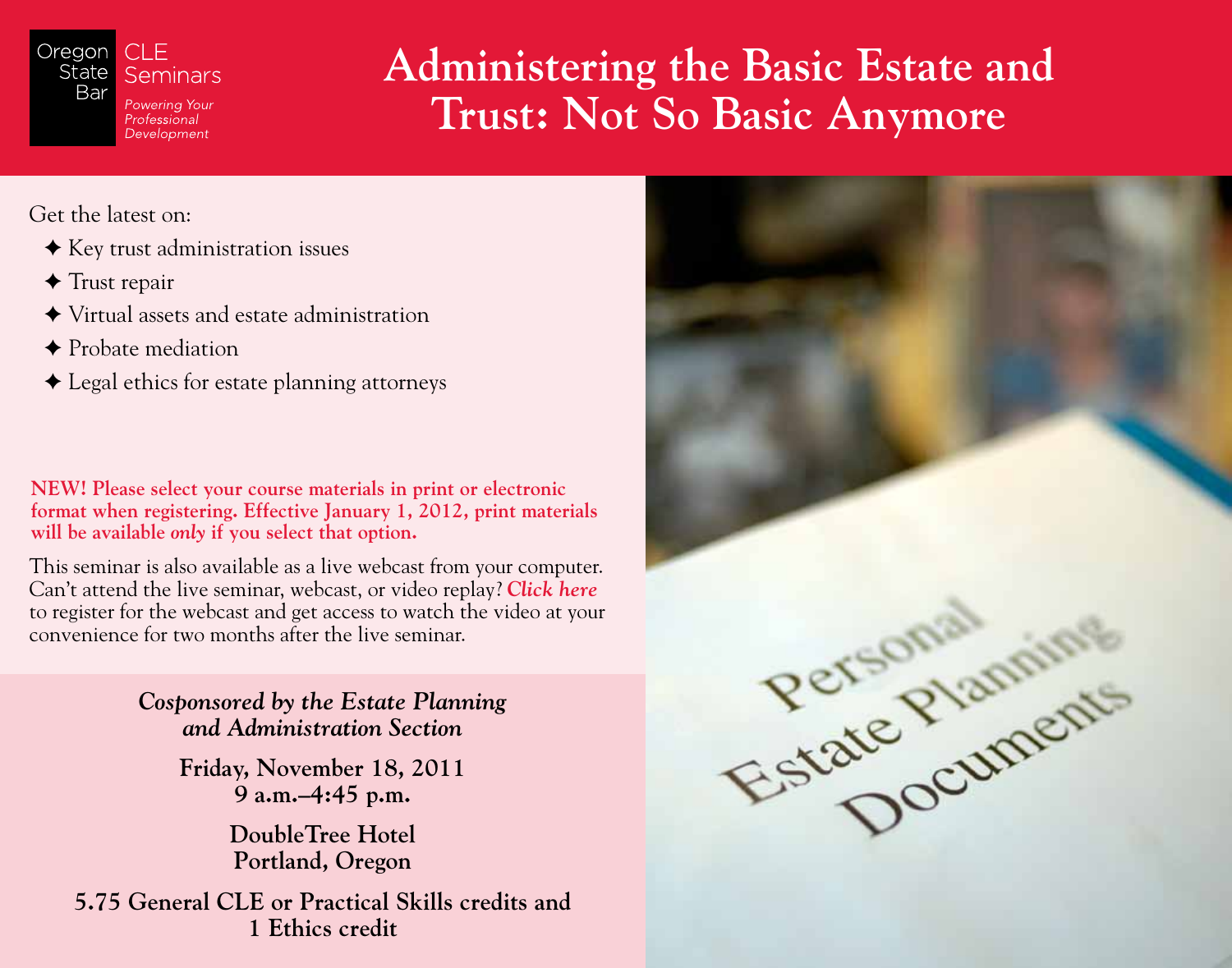# **Administering the Basic Estate and Trust: Not So Basic Anymore**

## *Cosponsored by the Estate Planning and Administration Section*

## **Friday, November 18, 2011**

5.75 General CLE or Practical Skills credits and 1 Ethics credit

DoubleTree Hotel 1000 NE Multnomah Portland, Oregon

A DMINISTERING A BASIC ESTATE OR TRUST IS MORE CHALLENGING THAN the name implies. Whether you are new to estate planning or brushing up on your estate planning basics, our experts will help you understand vital aspects of estate and trust administration.

Examine key trust administration issues, including fiduciary duties and determining whether probate is necessary. Learn the essence of trust repair and how to deal with virtual assets. Get practice tips for handling probate mediation and an overview of debtor-creditor issues such as processing creditors' claims in and out of probate and bankruptcy proceedings. Discover the impact of the new Oregon inheritance bill, and tackle legal ethics for estate planning lawyers.

Estate Planning and Administration Section members receive a \$20 discount off registration rates. Not a member? Please call the OSB CLE Service Center at (503) 431-6413, toll-free in Oregon at 1-800-452-8260, ext. 413, to join.

**NEW! Please select your course materials in print or electronic format when registering. Effective January 1, 2012, print materials will be available** *only* **if you select that option.**

292 Main St. S. *Can't attend the live seminar, webcast, or video replay? Register for the webcast and get access to watch the video at your convenience for two months after the live seminar.*

A video of this seminar will be shown at the following locations if a minimum of three viewers register at least seven days prior to the replay date. Please check the status of the replay at the [OSB CLE Seminars website, www.osbarcle.org.](http://osbarcle.org) Select the seminar date and title from the "CLE Events" tab. A color-coded system will indicate if the replay is taking place; all locations will be updated by the Tuesday preceding the replay date.

- **Astoria—Friday, February 17** Di Bartolomeo Law Office 1139 Exchange St.
- **Bend—Friday, February 10** Miller Nash LLP 1567 S.W. Chandler Ave. Suite 204
- **Coos Bay—Friday, February 10** Daniel M. Hinrichs PC 590 Commercial Ave.
- **Eugene—Friday, February 17** Gaydos Churnside & Balthrop PC 440 E. Broadway, Suite 300
- **Grants Pass—Thursday, February 9** Josephine County Courthouse Room 222 N.W. 6th and "C" Streets
- **Hood River—Friday, February 10** Wyers Haskell Davies & Dunn PC 216 Columbia
- **Klamath Falls—Friday, February 10** Boivin Uerlings & DiIaconi PC 803 Main St., Suite 201
- **LaGrande—Friday, February 10** Baum Smith & Eyre LLC 1902 Fourth St.
- **Medford—Friday, February 17** Frohnmayer Deatherage 2592 E. Barnett Rd.
- **Newport—Friday, February 17** Macpherson Gintner & Diaz 423 North Coast Highway
- **Pendleton—Friday, February 17** Mautz & O'Hanlon LLP 101 S.E. Byers Ave.
- **Redmond—Friday, February 17** Bryant Emerson & Fitch 888 S.W. Evergreen
- **Roseburg—Thursday, February 9** Douglas County Counsel's Office Law Library, Room 319 1036 S.E. Douglas
- **Salem—Friday, February 10** The Vandermay Law Firm 2085 Commercial Street NE
- **Tigard—Wednesday, February 15** Oregon State Bar Center 16037 S.W. Upper Boones Ferry Rd.
- **Vale—Friday, February 10** Butler & Looney PC

# **Webcast Replay**

**Register online at [www.osbar.org/](https://www.osbar.org/store/reg/regsystem.asp?m=oneevent&ci=REG[f]ABE11[f][f])events, by using this form, or by calling the OSB CLE Service Center at (503) 431-6413, toll-free in Oregon at 1-800-452-8260, ext. 413. For a full listing of OSB CLE seminars, please visit [www.osbarcle.org.](http://www.osbarcle.org)**

This seminar will be rebroadcast online on Friday, December 9**, 2011,** at 9 a.m. Pacific time. Watch the seminar from your computer and receive viewing access for up to two months after the broadcast date. Use your 2011–2012 Season Ticket to register for only \$25! *[Click here](http://www.legalspan.com/osbar/webcasts.asp?ItemID=20111003-272095-70651)* to register for the webcast replay.

# **Video Replays**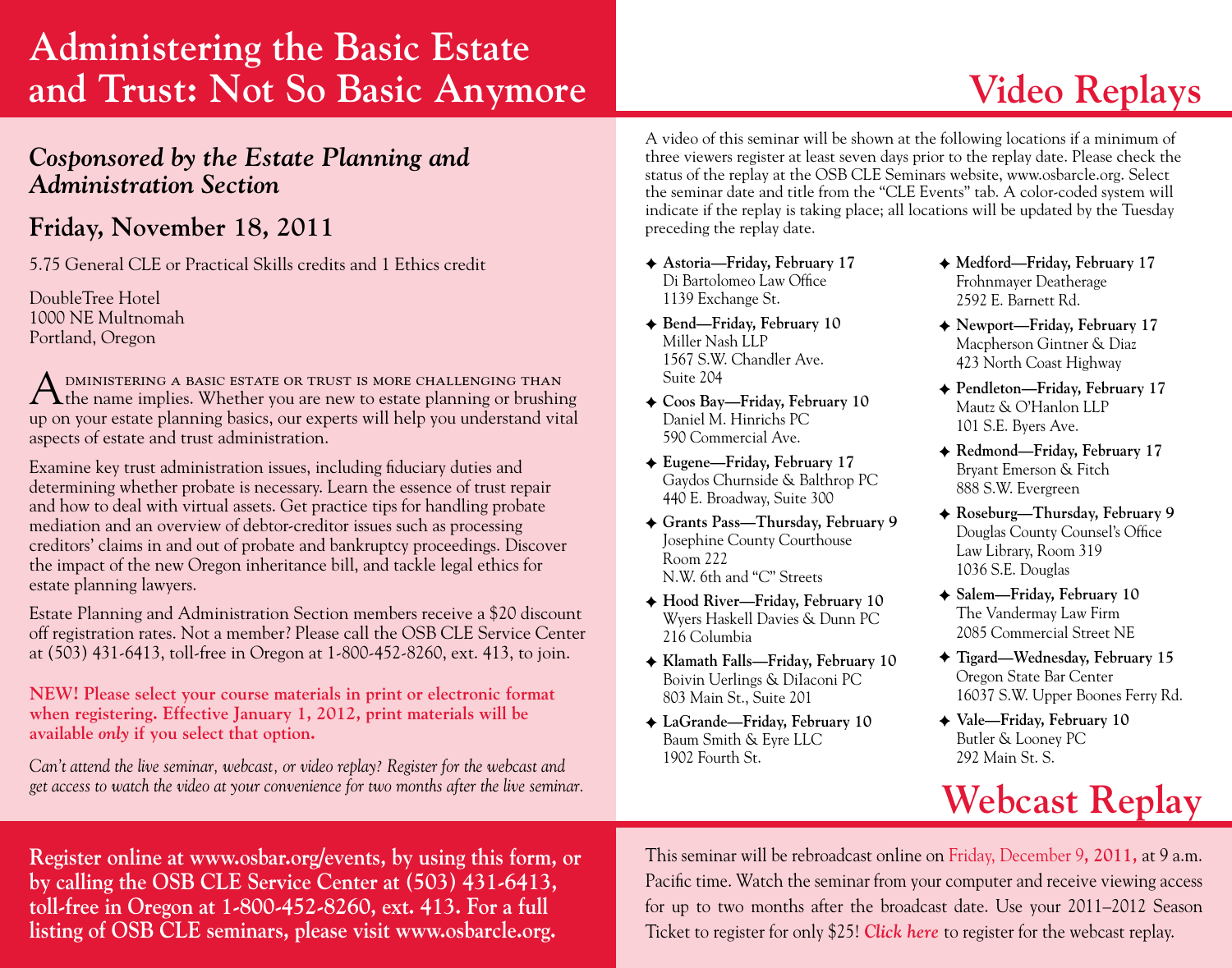# **Administering the Basic Estate and Trust: Not So Basic Anymore—Friday, November 18, 2011**

#### **8:00 Registration**

#### **9:00 Revocable to Irrevocable: Key Administration Issues**

- $\triangle$  Fiduciary duties
- $\triangleleft$  Marshalling and securing assets
- $\triangle$  Determining if probate is necessary
- $\blacklozenge$  Fixing broken marital and charitable deduction provisions
- $\triangle$  Paying expenses, debts, and taxes
- $\triangle$  Funding the next generation of trusts

**Robin A. Smith,** *West Coast Trust, Portland*

#### **9:45 Trust Repair: Modifications, Terminations, and Conversions**

- $\triangle$  Using nonjudicial settlement agreements
- $\blacklozenge$  Judicial proceedings to repair, modify, or terminate trusts
- F Working with the Attorney General's Office
- $\triangle$  Appointment, powers, duties, and discharge of special representatives
- $\triangle$  Actions by the trustee after notice

**Kathleen A. Evans,** *Attorney at Law, Salem*

## **10:45 Break**

#### **11:00 Debtor-Creditor Issues in the Administration of Estate and Trusts**

- $\triangle$  Processing creditors' claims in and out of probate and bankruptcy proceedings: by and against the decedent and against the trust
- $\triangle$  Failed asset protection schemes and fraudulent transfers

**Susan S. Ford,** *Sussman Shank LLP, Portland* **Katherine O. VanZanten,** *Schwabe Williamson & Wyatt PC, Portland*

### **Section Planners:**

- **Jay A. Boelter,** *Brownstein Rask Sweeney Kerr Grim DeSylvia & Hay LLP, Portland*
- **Holly N. Mitchell,** *Duffy Kekel LLP, Portland*
- **Jack V. Rounsefell,** *Attorney at Law, Gresham*
- **Katharine L. West,** *Wyse Kadish LLP, Portland*
- **Eric J. Wieland,** *Samuels Yoelin Kantor LLP, Portland*

#### **OSB CLE Seminars Attorney:**

**Karen D. Lee,** *[klee@osbar.org](mailto:klee%40osbar.org?subject=ABE11%20Administering%20the%20Basic%20Estate%20and%20Trust%3A%20Not%20So%20Basic%20Anymore), (503) 431-6382*

### **12:00 Lunch**

(On your own, or you may order a plated lunch using the registration form.)

## **1:00 Legal Ethics for Estate Planning Lawyers**

- $\blacklozenge$  Who is your client, before and after someone dies?
- $\triangle$  How is that client relationship affected by giving estate planning or tax advice for use during life?
- $\blacklozenge$  How should you handle conflict concerns when more than one person is talking to you?
- $\triangle$  Should the lawyer who drafted a will advise the personal representative?
- $\blacklozenge$  What new issues develop when litigation arises over a will or estate?

**Arden J. Olson,** *Harrang Long Gary Rudnick PC, Eugene*

#### **2:00 How to Handle Probate Mediation**

- $\triangle$  Probate mediation rules
- ◆ Report from the field: probate mediation—so far
- $\triangle$  Practice tips
- **Joshua Kadish,** *Wyse Kadish LLP, Portland*

#### **2:30 Break**

## **2:45 Virtual Assets and Estate Administration**

- $\triangle$  Defining virtual assets or online information
- $\triangleq$  Integrating virtual assets into your client's estate plan
- F Creating a Virtual Asset Instruction Letter (VAIL)
- $\triangle$  Using commercial services to hold virtual assets
- $\triangle$  Other estate administration considerations

**Victoria D. Blachly,** *Samuels Yoelin Kantor LLP, Portland* **Michael D. Walker,** *Samuels Yoelin Kantor LLP, Portland*

## **3:45 Tax Issues for Basic Trust and Estate Administration**

- $\triangle$  Impact of the new Oregon inheritance bill
- $\triangle$  Decedent's income tax
- $\triangle$  Fiduciary income tax
- $\triangle$  Retirement account tax implications
- **Eric J. Wieland,** *Samuels Yoelin Kantor LLP, Portland*

## **4:45 Adjourn**